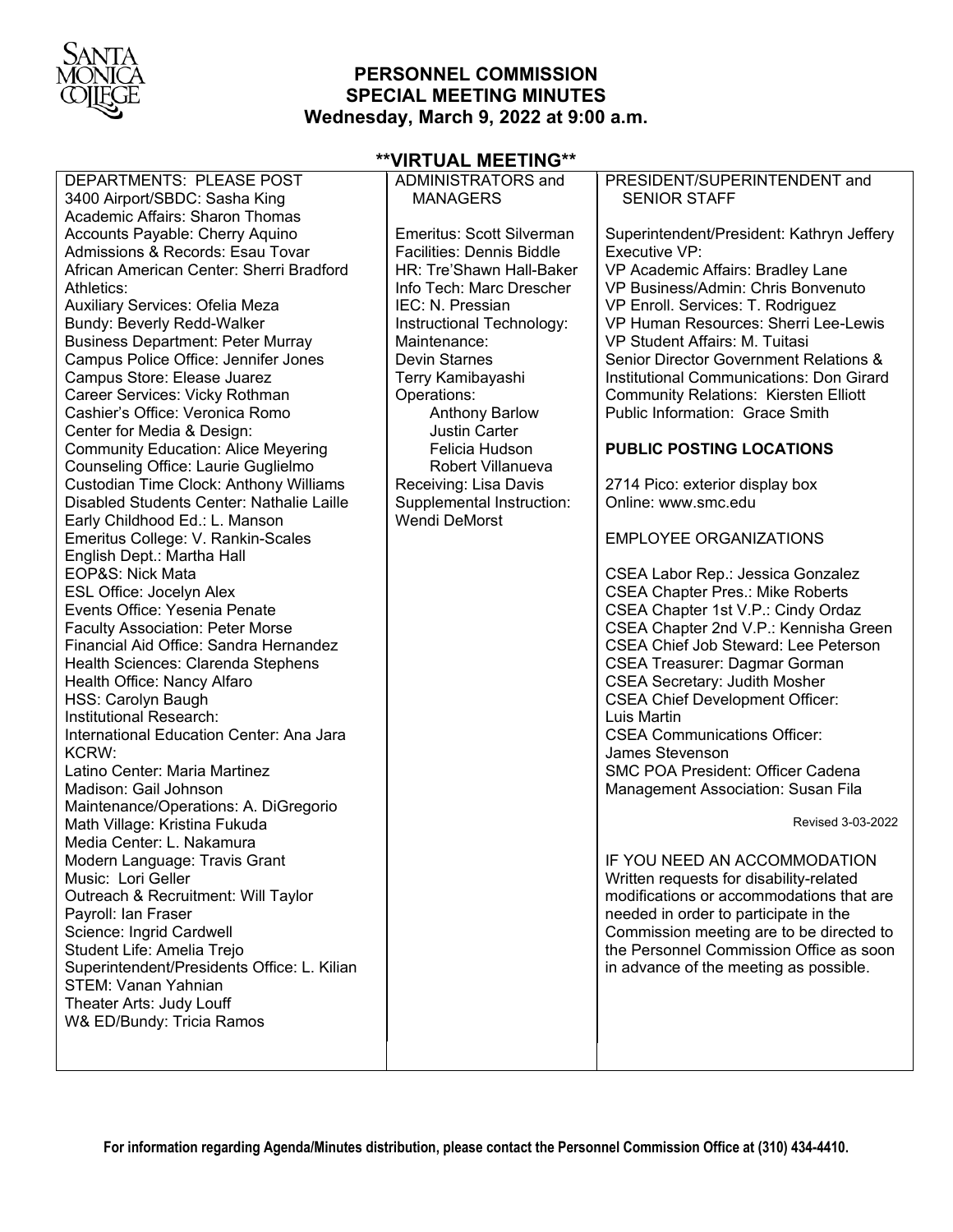## PUBLIC PARTICIPATION FOR VIRTUAL MEETINGS

During the COVID-19 (Coronavirus) Global Pandemic, the Board of Trustees has determined in accordance with Government Code Section 54953 that as a result of the ongoing emergency that meeting in person would present imminent risks to the health and safety of the attendees at public meetings. The Zoom format used for College public meetings ensures public participation and provides an opportunity for the public to directly address the body. Members of the public have the right to request to make public comments until such time as the public comment period is over. Members of the public may address the Committee and public participation can occur in one of two ways. Members of the public can submit written comments to be read during the public meeting or they may speak during the Zoom meeting.

Individuals wishing to speak or submit written comments to be read at the meeting are requested to send an email to personnel commission@smc.edu, by no later than 8:30 a.m. on Wednesday, March 9, 2022. The email should include the following information:

### **Name Department (optional) Topic or Agenda Item # to be addressed Comments to be read (if submitting written comments)**

Instructions for Speaking to the Commission through Zoom

Speakers may address any specific agenda item, or may provide general comments during the "Public Comments" period. When it is time for the speakers to address the Commission, their name will be called and the microphone on their Zoom account will be activated. A speaker's Zoom Profile should match their real name to expedite this process. After the comment has been given, the microphone for the speaker's Zoom profile will be muted.

All public comments will be subject to the general rules set forth below.

- Five minutes is allotted to each speaker per topic. If there are more than four speakers on any topic or item, the Commission reserves the option of limiting the time for each speaker. A speaker's time may not be transferred to another speaker.
- Each speaker is limited to one presentation per specific agenda item before the Commission, and to one presentation per Commission meeting on non-agenda items.
- Five minutes is allotted to each speaker per topic for general public comments. The speaker must adhere to the topic. Individuals wishing to speak during the Public Comments will be called upon during Public Comments.

Any person who disrupts, disturbs, or otherwise impedes the orderly conduct of any meeting by uttering loud, threatening, or abusive language or engaging in disorderly conduct, shall, at the discretion of the presiding officer or majority of the Committee, be requested to be orderly and silent and/or removed from the meeting.

No action may be taken on items of business not appearing on the agenda.

Reference: Merit Rule 2.2.8 Government Code sections 54954.2, 54954.3, 54957.9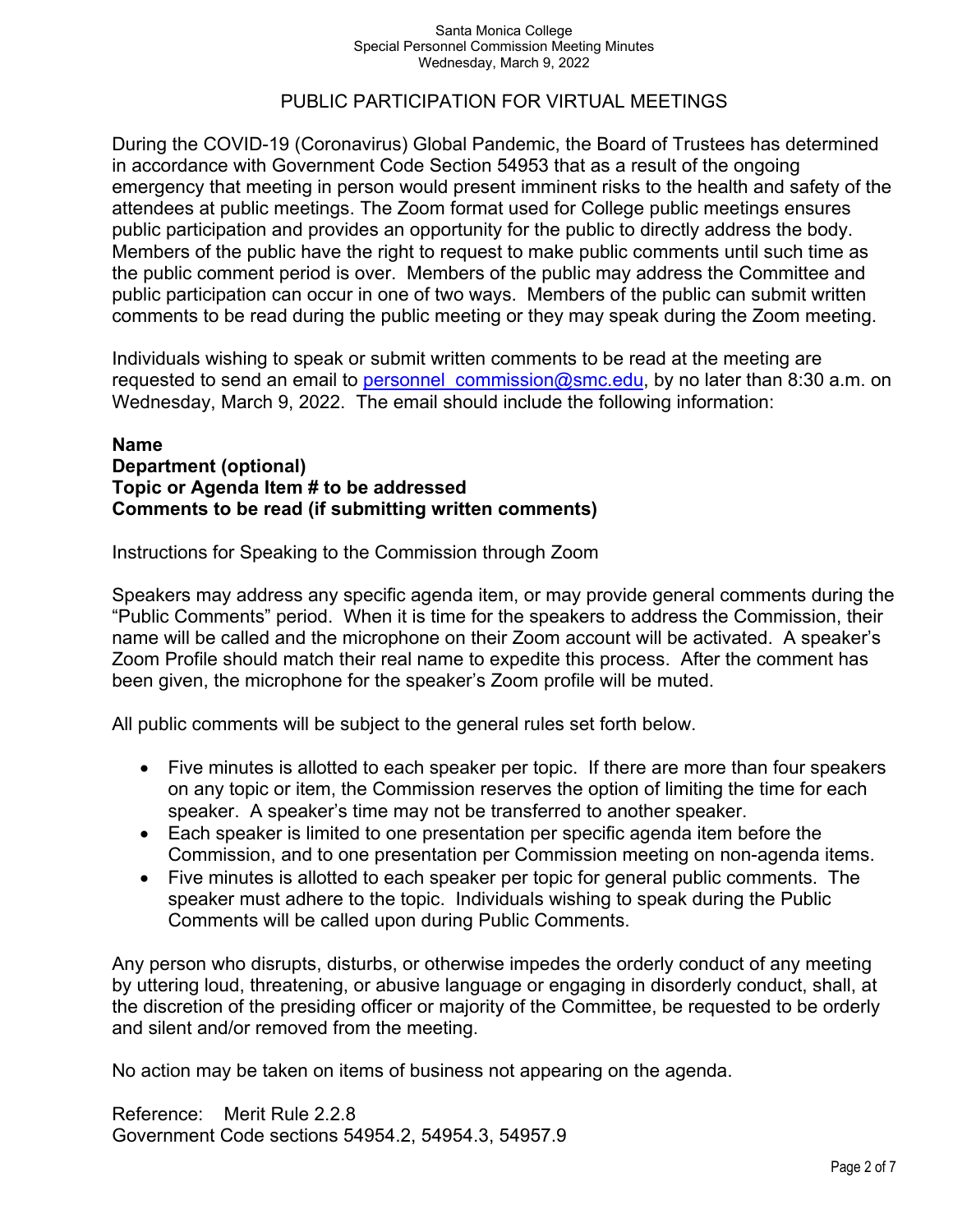# **PUBLIC SESSION: 9:00 a.m.**

## **I. ORGANIZATIONAL FUNCTIONS**

# A. Call to Order **9:00 a.m.**

B. Roll Call

| <b>Commissioner</b>            | <b>Present</b> | <b>Absent</b> |
|--------------------------------|----------------|---------------|
| Dr. Joseph Metoyer, Jr., Chair |                |               |
| Joy Abbott, Vice Chair         |                |               |
| Deborah Jansen                 |                |               |
| Lawrence Leone                 |                |               |
| <b>Barbara Greenstein</b>      |                |               |

C. Public Comments (Non Actionable Comments from those in attendance)

### **No Public Comments.**

## **II. AGENDA REPORTS – MAJOR ITEMS OF BUSINESS**

| # | <b>Item</b>                                     | Page |
|---|-------------------------------------------------|------|
|   | <b>Ratification of Reinstatements</b>           | 5    |
|   | <b>Extension of Provisional Appointments:</b>   |      |
| 2 | • Cosmetology Assistant                         | 6    |
|   | • Enterprise Business Services Clerk            |      |
|   | Ratification of Eligibility Lists:              |      |
|   | • Cosmetology Assistant                         |      |
|   | • Facilities Maintenance Supervisor             |      |
|   | • Laboratory Technician-Broadcast Digital Media |      |
|   | • Lead Receiving, Stockroom and Delivery Worker |      |
|   | • Personnel Technician                          |      |
|   | <b>Program Specialist</b>                       |      |

### **III. ADJOURNMENT**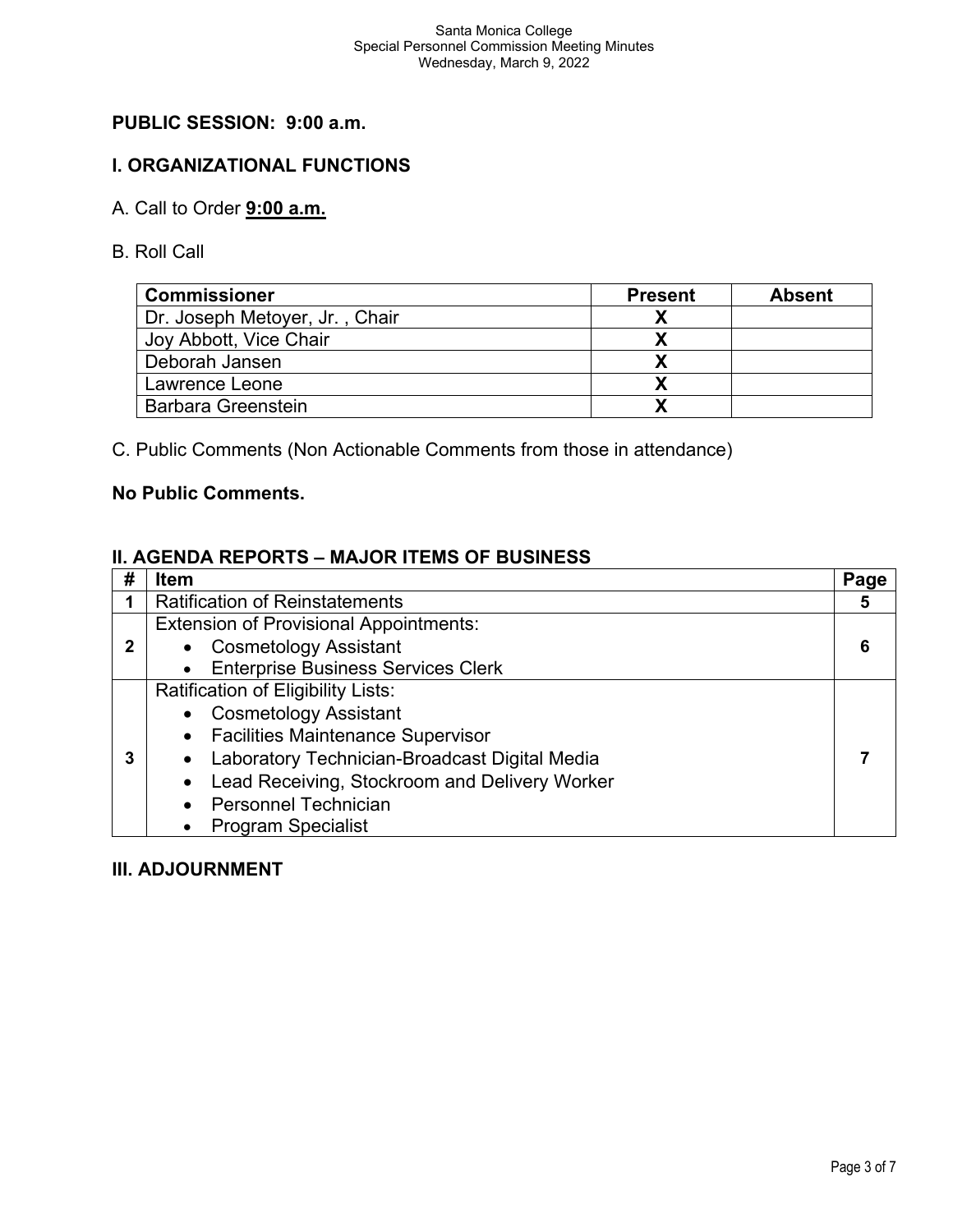| <b>Agenda Report No.</b> |                                                         |
|--------------------------|---------------------------------------------------------|
| <b>Subject</b>           | <b>Ratification of Reinstatements</b>                   |
| <b>Date</b>              | <b>March 9, 2022</b>                                    |
| To                       | <b>Members of the Personnel Commission</b>              |
| <b>From</b>              | <b>Carol Long, Director of the Personnel Commission</b> |

It is recommended that the Personnel Commission approve the following Reinstatement(s) as specified below.

| <b>Name</b>      | <b>Resignation Date</b>  | <b>Reinstatement</b><br><b>Effective Dates</b> |
|------------------|--------------------------|------------------------------------------------|
| Hamidreza Majidi | <b>February 28, 2022</b> | March 1, 2022 to May 31, 2025                  |
| Marcus Suzuki    | July 30, 2020            | July 31, 2020 to October 30, 2023              |
| Alexander Zamora | January 6, 2022          | January 7, 2022 to April 6, 2025               |

Rule 15.2 REINSTATEMENT (EDUCATION CODE SECTION 88128) 15.2.1 GENERAL PROCEDURES

- A. A permanent employee who resigned in good standing may be reinstated in a vacant position in his/her former class and status within 39 months of the last date of paid service. He/she may also be reinstated in a vacant position in a lower related class, if qualified, or in limited-term status in the same or lower class. Such reinstatement is discretionary with the appointing authority.
- B. Reinstatement of a former employee shall have the following effects:
	- 1. If the employee is reinstated to a permanent position in his/her former class or a lower related class, he/she shall be restored all the rights, benefits, and burdens of a classified employee.
	- 2. Restoration of salary in accordance with Section 13 of Rule 12.2.

| <b>Disposition by the Commission</b> |                |
|--------------------------------------|----------------|
| <b>Motion made by:</b>               | Debra Jansen   |
| Seconded by:                         | Lawrence Leone |
| Ayes:                                | 5              |
| Nays:                                |                |
| <b>Abstentions:</b>                  |                |
| <b>Amendments/Comments</b>           |                |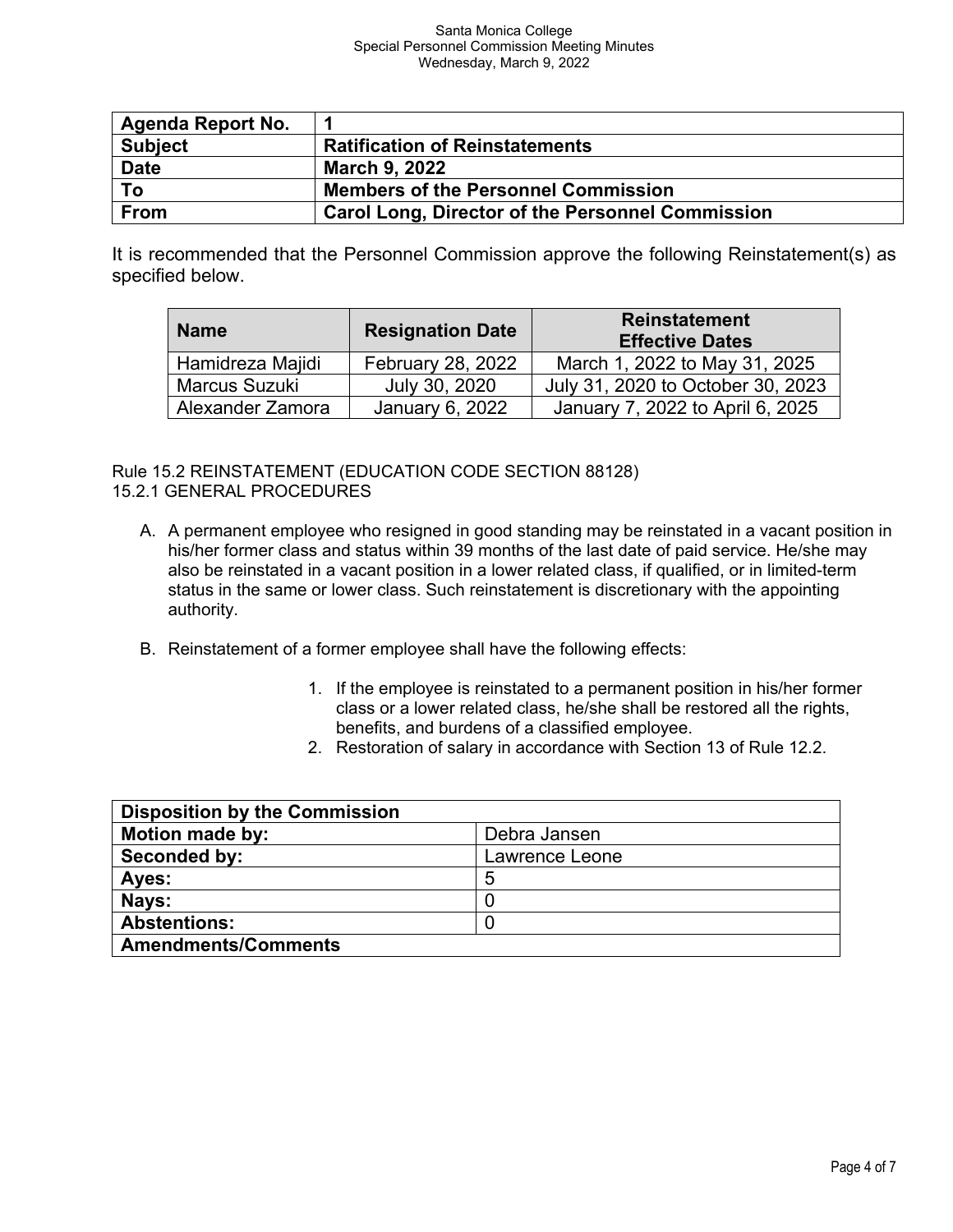| <b>Agenda Report No.</b> | $\overline{2}$                                          |
|--------------------------|---------------------------------------------------------|
| <b>Subject</b>           | <b>Extension of Provisional Appointments:</b>           |
|                          | • Cosmetology Assistant                                 |
|                          | • Enterprise Business Services Clerk                    |
| <b>Date</b>              | <b>March 9, 2022</b>                                    |
| To                       | <b>Members of the Personnel Commission</b>              |
| From                     | <b>Carol Long, Director of the Personnel Commission</b> |

The Personnel Commission was advised of the following provisional assignments at previous regular meetings:

| <b>Candidate</b>  | <b>Position</b>                                     | <b>Department</b>            | <b>Duration</b>         |
|-------------------|-----------------------------------------------------|------------------------------|-------------------------|
| Natasha Alexander | Cosmetology<br>Assistant                            | Cosmetology                  | 10/11/2021 to 6/30/2022 |
| Wendy Pacheco     | <b>Enterprise Business</b><br><b>Services Clerk</b> | Auxiliary<br><b>Services</b> | 1/18/2022 to 6/30/2022  |

Provisional assignments can be authorized for 90 working days per fiscal year. These provisional employees will be reaching their 90 working day limit.

Recruitments are currently in progress to fill assignments in the above areas. The hiring departments has requested that these temporary employees be allowed to serve in this role until the eligibility lists have been produced and a permanent or limited term appointment can be made. The Personnel Commission has the authority to authorize a 36 day extension for these assignments, once the initial 90 working days have been completed.

Merit Rule 7.2.1 (C) states:

*The Personnel Commission may extend the 90 working day provisional appointment for a period not to exceed 36 additional working days provided:*

- *1. The examination for the class was given during the initial 90 working days of the employee's provisional assignment.*
- *2. Satisfactory evidence is presented indicating:*
	- *a. Adequate recruitment effort has been, and is being made;*
	- *b. Extension of this provisional assignment is necessary to carry on vital functions of the District;*
	- *c. The position cannot satisfactorily be filled by use of the following in priority order:*
		- *1. the eligibility list for the class*
		- *2. other employment lists such as reinstatement; or transfer*
		- *3. other appropriate substitute eligibility lists*

| <b>Disposition by the Commission</b> |                           |
|--------------------------------------|---------------------------|
| <b>Motion made by:</b>               | <b>Joy Abbott</b>         |
| Seconded by:                         | <b>Barbara Greenstein</b> |
| Ayes:                                | 5                         |
| Nays:                                |                           |
| <b>Abstentions:</b>                  |                           |
| <b>Amendments/Comments</b>           |                           |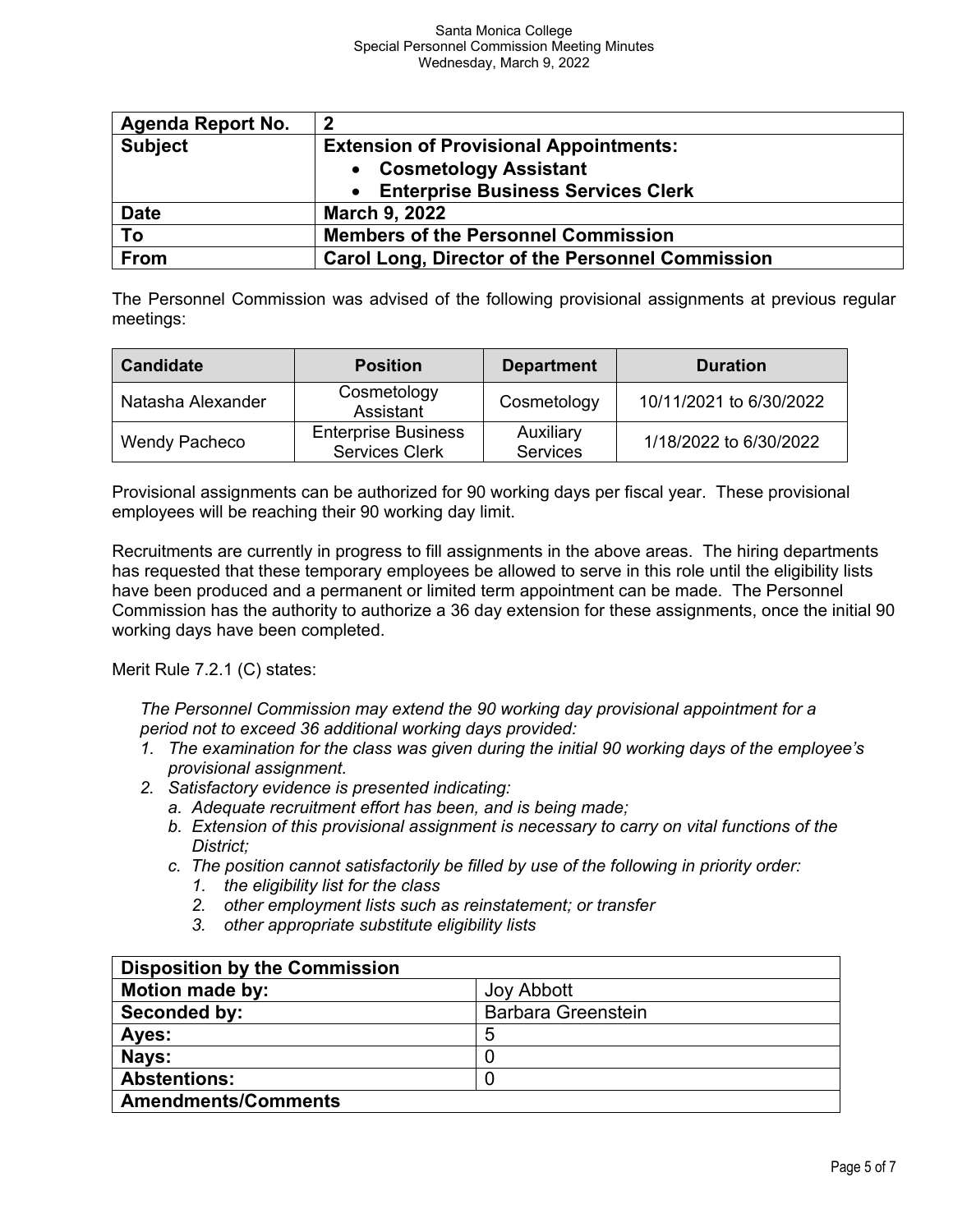| <b>Agenda Report No.</b> | 3                                                       |  |
|--------------------------|---------------------------------------------------------|--|
| <b>Subject</b>           | <b>Ratification of Eligibility Lists:</b>               |  |
|                          | <b>Cosmetology Assistant</b>                            |  |
|                          | • Facilities Maintenance Supervisor                     |  |
|                          | <b>Laboratory Technician-Broadcast Digital Media</b>    |  |
|                          | • Lead Receiving, Stockroom and Delivery Worker         |  |
|                          | <b>Personnel Technician</b>                             |  |
|                          | <b>Program Specialist</b>                               |  |
| <b>Date</b>              | <b>March 9, 2022</b>                                    |  |
| To                       | <b>Members of the Personnel Commission</b>              |  |
| <b>From</b>              | <b>Carol Long, Director of the Personnel Commission</b> |  |

| <b>Class Title</b>                                       | <b>Field of</b><br><b>Competition</b> | <b>Promotional</b> | <b>Total On List</b> | <b>Expiration</b><br><b>Date</b> |
|----------------------------------------------------------|---------------------------------------|--------------------|----------------------|----------------------------------|
| <b>Cosmetology Assistant</b>                             | Promotional<br>and Open               |                    |                      | 2/17/2023                        |
| <b>Facilities Maintenance Supervisor</b>                 | Promotional                           | 3                  | 3                    | 2/27/2023                        |
| Laboratory Technician - Broadcast<br>Digital Media       | Promotional<br>and Open               | 0                  | 6                    | 2/23/2023                        |
| Lead Receiving, Stockroom, and<br><b>Delivery Worker</b> | Promotional                           | 3                  | 3                    | 2/16/2023                        |
| Personnel Technician                                     | Promotional<br>and Open               | 0                  | 3                    | 2/22/2023                        |
| Program Specialist                                       | Promotional<br>and Open               |                    | 6                    | 9/15/2022                        |

| <b>Disposition by the Commission</b> |                |  |
|--------------------------------------|----------------|--|
| Motion made by:                      | Lawrence Leone |  |
| Seconded by:                         | Debra Jansen   |  |
| Ayes:                                | b              |  |
| Nays:                                |                |  |
| <b>Abstentions:</b>                  |                |  |

**Amendments/Comments**

Commissioner Jansen questioned the Expiration Date for "Program Specialist". Director Long clarified that the list was established for a 6 month period.